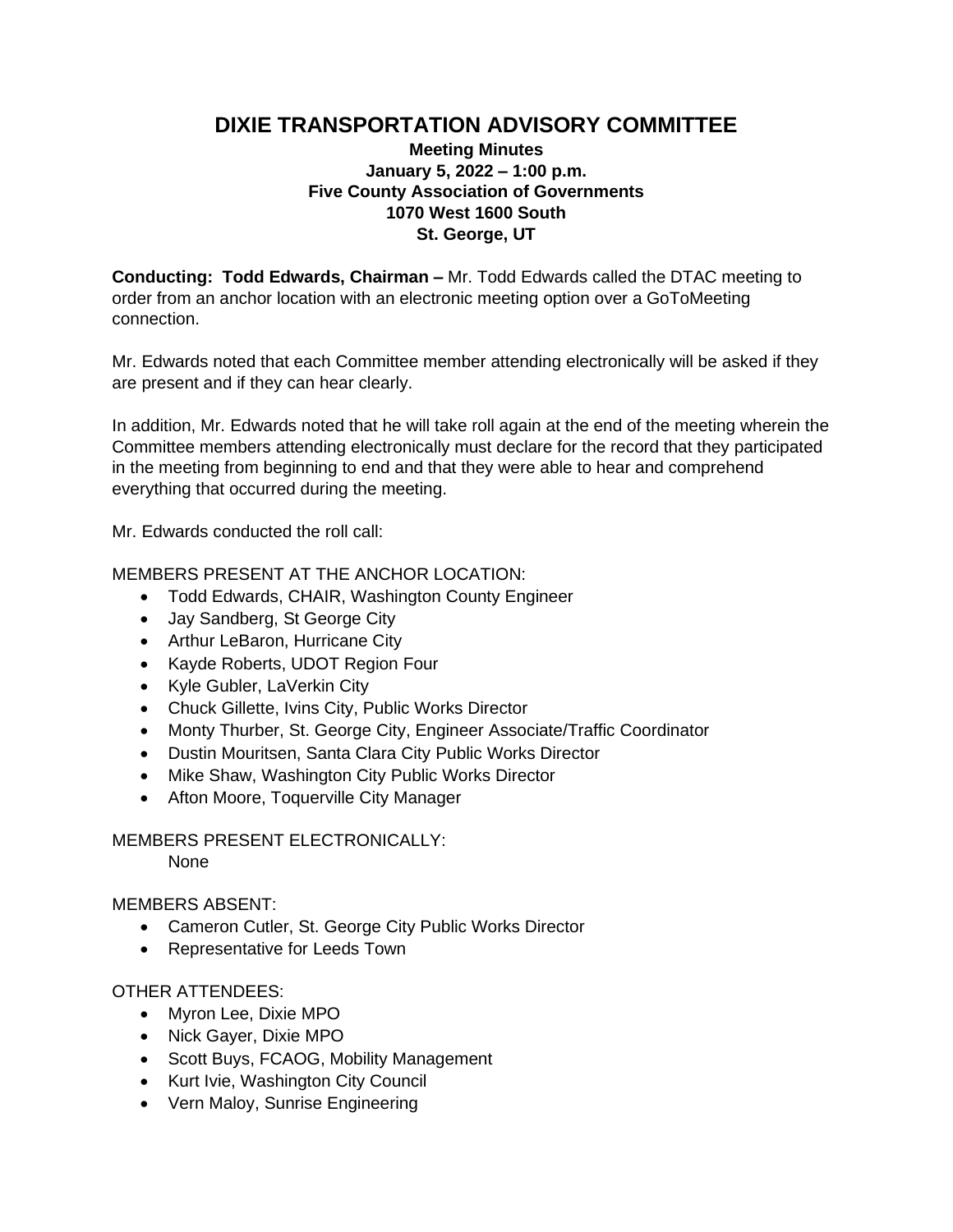- Leslie Fonger, Greater Zion Convention and Tourism Office
- Eldon Bingham, UDOT
- Patty Wise
- Aron Baker, Horrocks Engineer
- Paul Mogle, Washington City
- Andy Stevens, Washington City
- Tim O'Brien, St. George Citizen
- Tyler Turner, Civil Science
- Brandon Weight, Civil Science
- Brett Jensen, Avenue Consultants
- Brady Shakespear, Jones & DeMille Engineering
- Bryan Dixon
- Rick Snyder
- Nanette Billings, Hurricane City Mayor
- Other attendees were present but did not introduce themselves.

Chairman Edwards noted that a quorum was present and called for the meeting to continue.

Chairman Edwards also welcomed visitors who were in attendance.

### 1. ADMINISTRATIVE:

A. Consider Minutes from December 1, 2021 – Arthur LeBaron made a motion to table the minutes until next month so that the discussion regarding the suggestion from the Unified Planning Group to add an additional performance measure to our list is reflected in the minutes. Mike Shaw seconded the motion.

**The motion passed with all Committee members verbally voting in favor of the motion.**

**Chairman Edwards noted that there were not any members attending the meeting electronically, so the review of the rules governing members attending the meeting electronically from an anchor location, were not reviewed. If a voting member does join the meeting, these rules will then be presented.**

A. Nomination and election of Chair and Vice Chair (2-year term) – Chairman Todd Edwards called for nominations for Chair. Jay Sandberg and Arthur LeBaron were nominated. Chairman Todd Edwards conducted a roll call vote for the (2) members nominated to fill the role as Chair. Jay Sandberg was elected Chair with a majority of the committee voting in favor.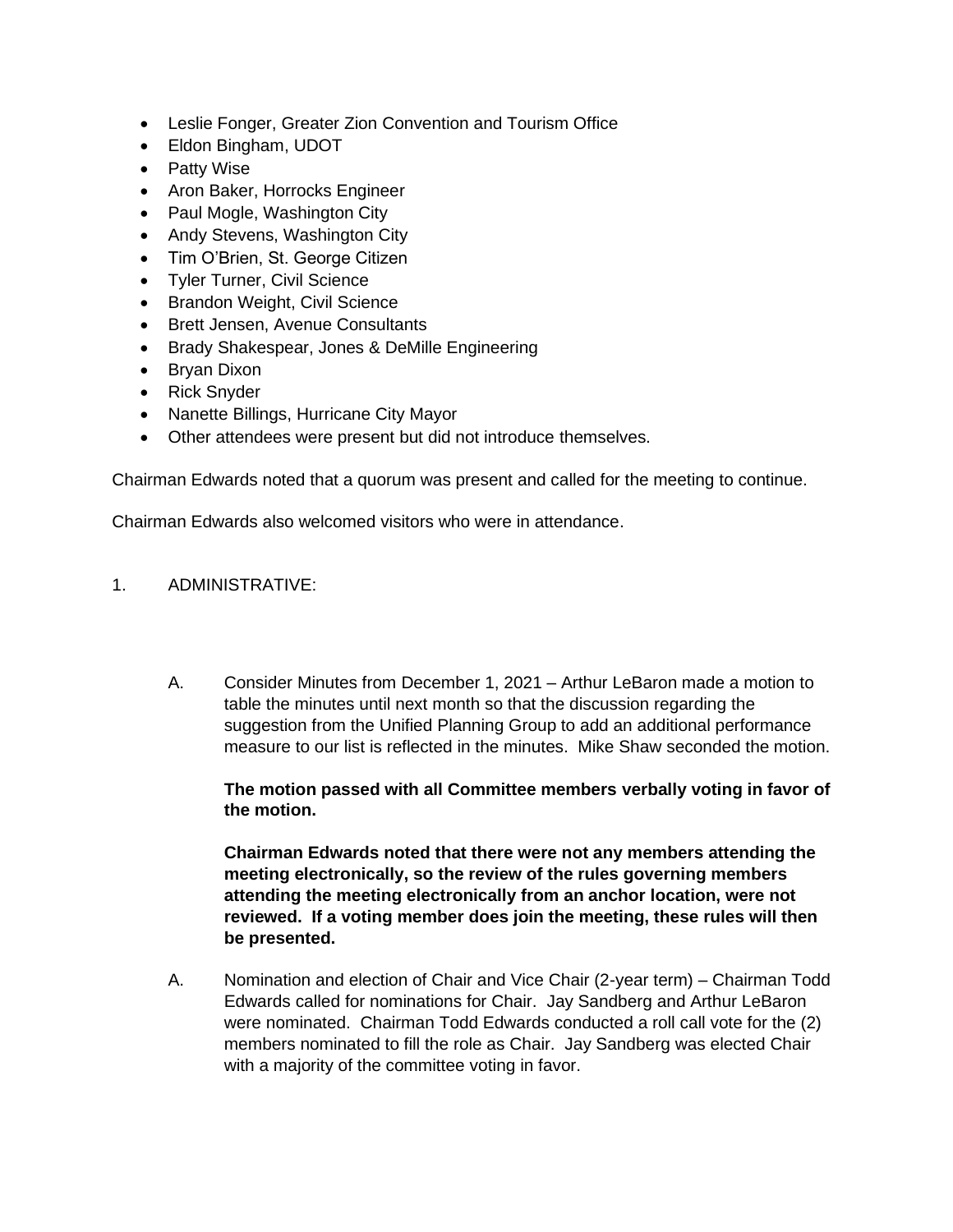Chairman Todd Edwards then called for nominations for Vice Chair. Monty Thurber and Kyle Gubler were nominated. Chairman Todd Edwards conducted a roll call vote for the (2) members nominated to fill the role as Vice Chair. Kyle Gubler was elected Vice Chair with a majority of the committee voting in his favor.

**Chairman Todd Edwards then turned the balance of the meeting over to the newly elected Chair – Jay Sandberg.**

### 2. LONG RANGE PLANNING:

- A. Streetlight Data presentation Nicholas Gayer Nicholas reviewed several things that the MPO has learned so far from the Streetlight Data Program:
	- We can receive an accurate traffic count of vehicles on the road what routes they are taking, the peak driving hours, their demographics and more.
	- There is a potential in utilizing the data to assist in traffic impact analysis studies or travel patterns/trends over time.
	- As we run more analysis, we receive more data to work with.
	- We can continue to consider what the best use for the data can be as we run more analysis.

Most of the data that Streetlight uses comes from cell phone data that Streetlight collects. Mr. Gayer noted that we are splitting the cost for the Streetlight Data with the Wasatch Front Regional Council, Mountainland Association of Governments, UDOT, Cache MPO, UTA and some consultants. In this way, we are getting a huge benefit by participating in this as a smaller MPO.

- B. Mobility Management report and update Scott Buys Scott presented a power point on what Mobility Management is:
	- To improve access and mobility in the FCAOG area by,
	- Advocating and instigating projects that will increase access to individuals with limited mobility which include,
	- Seniors, people with disabilities, and those with low income.

The purpose is to apply a coordinated effort to identify the needs of a target population and then identify strategies to meet those needs.

The Mobility Manager works with elected officials, transportation providers and planners, employers and businesses, seniors, people with disabilities and lowincome services, and workforce development and educational agencies. The goal is to assure that strategies are implemented.

### 3. LOCAL PROJECT STATUS UPDATES:

A. Hurricane – They have a project (2800 W) that has been advertised which is an extension northward from where the Southern Parkway intersects SR9. Will also be doing pavement management in the next several months.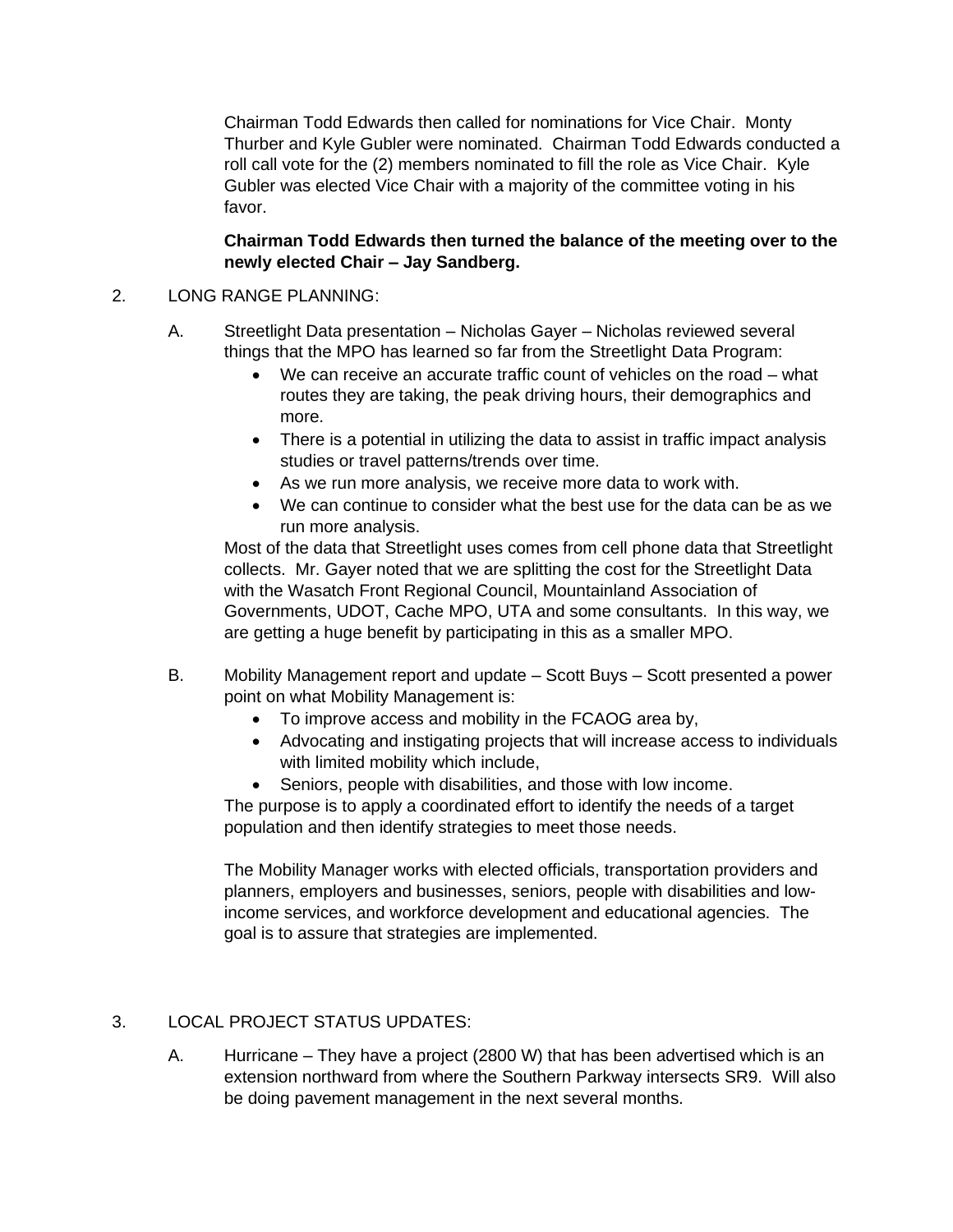- B. Ivins Working on Highway 91 and hoping to have it out to bid in March. They went to COG last month and got approved for right of way purchases.
- C. LaVerkin Will be starting their road maintenance projects. The County has the Regional Trail that will start in LaVerkin and go to Springdale. This project should be starting soon.
- D. Leeds No report.
- E. St. George City Started paving on the Mall Drive widening They have readvertised the 1580 to 2000 N project. Just started the signal lights at SunBrook and Dixie Drive and will open the bids on the signal at Riverbend drive by the new medical center facility. The new signal at 2000 N Snow Canyon Park should be starting soon. They have adopted their Active Transportation Plan and will be implementing that plan going forward.
- F. Santa Clara Getting ready to start some crack seal projects
- G. Toquerville Reported that a developer just bought all the land around the cemetery so they will be needing a conceptual on that and will be looking at UDOT for some help. They are looking forward to getting approvals on the Westfield Road connector and the Toquerville parkway.
- H. Washington City They have started construction on the Washington Dam Road project. They have a signal out for bid on the 39<sup>th</sup> S and the Fields Road and are designing another signal at 3650 S and Fields Road. They are also working on the scope of work for the 3650 extension to the parkway.
- I. Washington County Have received a bid for a pedestrian bridge down at Confluence Park which will cross the Virgin River. They are working on a project with UDOT along Highway 18 to add a lane between Winchester Hills and the Snow Canyon turn off. They hope to get this project out for bid soon and completed prior to the Ironman.
- J. UDOT Have the I-15 projects underway with the environmentals out on the exits 6-8. The exits 10-13 are under design. This project will add a third lane in each direction as well as an interchange at Exit 11. They are also looking at what the environmentals will be on exit 6 to 8 and milepost 7 – then looking at an interchange or some type of improvements to the interchanges on that section (possibly adding a 3rd lane in each direction). This is the 700 South section of St. George which is looking like a good option for reducing impacts to the interstate. This project would put a lot of pressure on St. George City to make improvements on 700 south. This project is not on the docket now. A project that is outside the MPO will add a trail and wider shoulders on the road from Veyo to Central. Another project just outside the MPO is on highway 59 just outside Hurricane where they are doing some shoulder work and widening.

Chairman Jay Sandberg discussed the upcoming Transportation Expo and asked committee members if they could provide some content for the Expo website.

- 4. Upcoming Meetings / Deadlines:
	- A. January 18, 2022 DTEC meeting
	- B. February 2, 2022 DTAC meeting
	- C. February 8, 2022 Transportation Expo